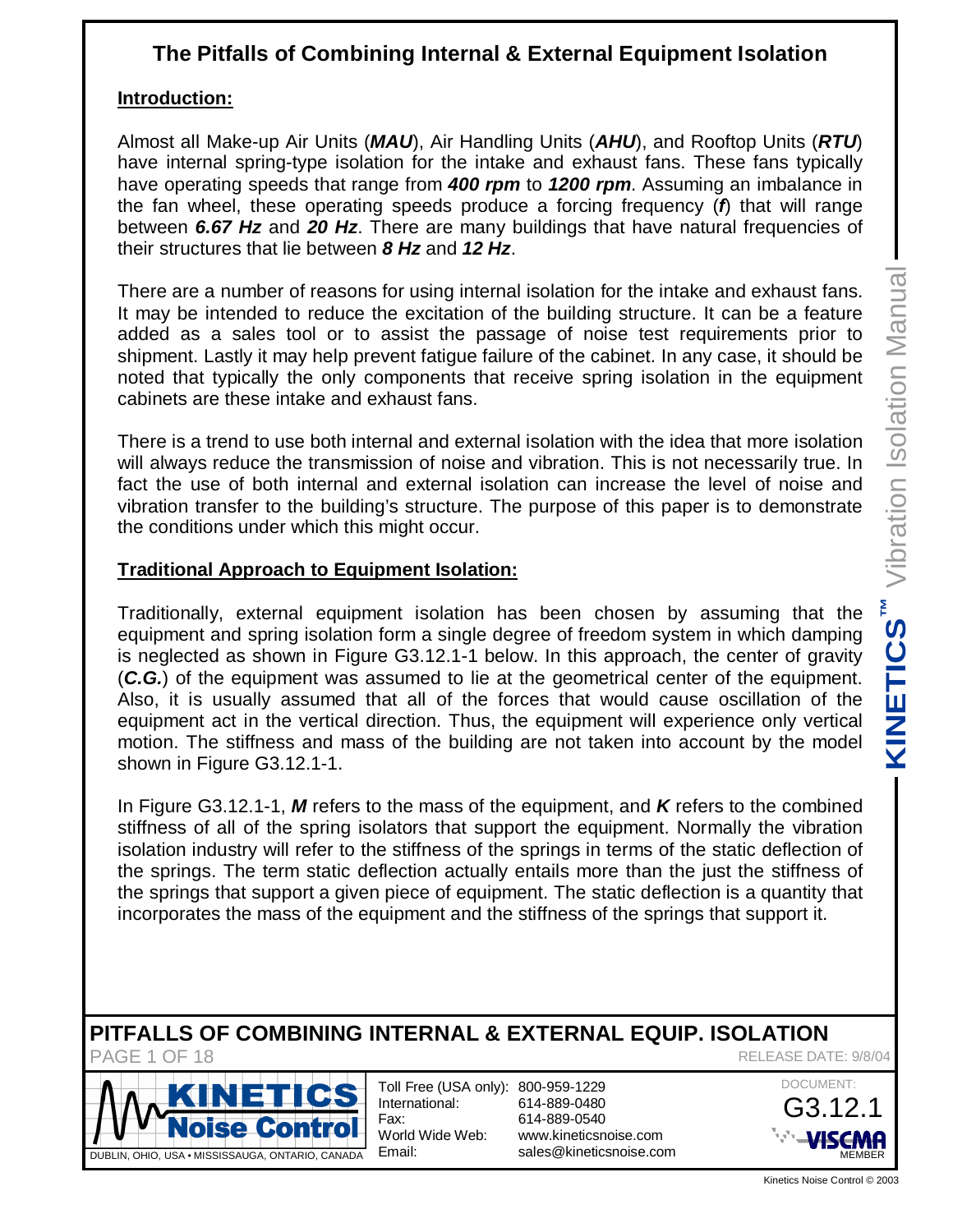

**Figure G3.12.1-1: Basic Single Degree of Freedom Vibration Model.**

Equation G3.12.1-1 defines the natural frequency of the system shown in Figure G3.12.1-1.

$$
f_N = \left[ \left( \frac{M}{K} \right)^{1/2} \right] / \left( 2 \cdot \pi \right) = \left[ \left( \frac{g}{\Delta} \right)^{1/2} \right] / \left( 2 \cdot \pi \right) \tag{Eq. G3.12.1-1}
$$

In Equation G3.12.1-1, *fN* is the natural frequency of the system and *g* is the acceleration due to gravity, which has a value of *386.4 in/sec<sup>2</sup>* . The variable *ǻ* denotes the *Static* **Deflection** of the mass, *M*, which represents the equipment and the spring(s).

Unlike internal isolation springs, which are not normally "tuned" to the building structure, manufacturers of external equipment isolation will offer springs that have 1", 2", 3", and *Ǝ Static Deflections*. The natural frequencies represented by these springs are given in Table G3.12.1-1. The springs chosen for a given application will depend on the type of equipment to be supported, the position of the equipment in/on the building and the stiffness (flexibility) of the supporting building structure. The guidelines used for selection of springs to support equipment of various types are given in the Heating, Ventilating, and Air-Conditioning Applications volume of the **ASHRAE Handbook**. The standard spring families offered by Kinetics Noise Control are *Ǝ*, *Ǝ*, and *Ǝ Static Deflections*. The improvement, over a *Ǝ Static Deflection* spring, gained by using a *Ǝ* static deflection spring is marginal when compared to that gained by using the *Ǝ Static Deflection* spring. Therefore, Kinetics Noise Control chose to not offer the *Ǝ Static Deflection* spring family as a standard product family. ng structure,<br>
2", 3", and<br>
are given in<br>
the type of<br>
ing and the<br>
for selection<br>
<u>tiliating, and</u><br>
dard spring<br>
ctions. The<br>
ic deflection<br>
Deflection<br>
Deflection<br>
Close to the<br>
and sound<br>
Close to the<br>
and sound<br>
MEASE

If the forcing frequency (*f*) of the rotating components of the equipment is close to the natural frequency of the equipment on the springs, then excess vibration and sound

**PITFALLS OF COMBINING INTERNAL & EXTERNAL EQUIP. ISOLATION** PAGE 2 OF 18 RELEASE DATE: 9/8/04



Toll Free (USA only): 800-959-1229 International: Fax: World Wide Web: Email:

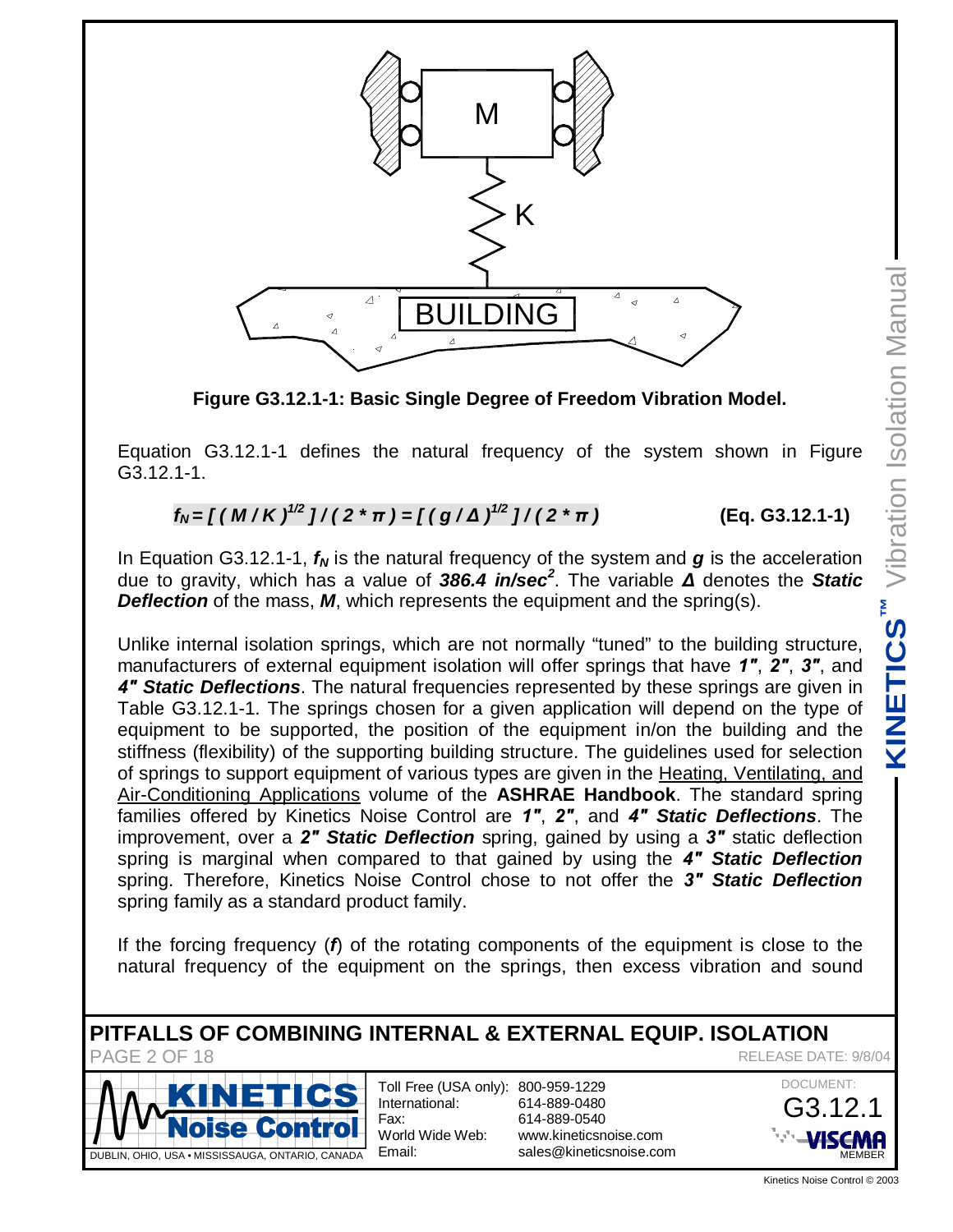energy will be transferred to the building structure. How much vibration and sound energy is transferred is defined by the transmissibility. The transmissibility, *TR*, is defined by Equation G3.12.1-2, and is discussed in more detail in Document T1.2.2. The larger the value of the transmissibility, the more vibration is transferred directly to the building structure. As the forcing frequency, *f*, approaches the natural frequency, *fN*, the values of the transmissibility can exceed *1.0*. This is a situation where more vibration is felt by the structure than is being generated by the equipment.

| <b>Static</b><br><b>Spring</b><br><b>Deflection</b><br>Λ<br>(in) | <b>System</b><br><b>Natural</b><br><b>Frequency</b><br>f <sub>Ν</sub><br>(Hz) |  |
|------------------------------------------------------------------|-------------------------------------------------------------------------------|--|
|                                                                  | 3.13                                                                          |  |
| $\mathbf{2}$                                                     | 2.21                                                                          |  |
| 3                                                                | 1.81                                                                          |  |
|                                                                  | 1.56                                                                          |  |

## **Table G3.12.1-1: System Natural Frequency vs. Static Spring Deflection.**

# $T_R = 11 / [(f/f_N)^2]$

For the values of static deflection springs supplied by Kinetics Noise Control the transmissibility at fan speeds ranging from *500 rpm* to *1200 rpm* are plotted in Figure G3.12.1-2. These curves represent the performance of a piece of equipment with external isolation only. These plots assume that the fans are unbalanced, and thus there is one force per revolution of the fan.

Transmissibility, *TR*, under *0.125* is desirable to minimize the amount of sound and vibration transmitted to the building. Figure G3.12-1-2 shows that this is achieved with external isolation for all instances, except for a *Ǝ Static Deflection* at fan speeds below *600 rpm*. Of course, the building stiffness is not included in this analysis. As the building structure becomes more flexible, 2" and 4" Static Deflection springs would need to be used to "protect" the more sensitive building structure. It should be noted that the 1" **Static Deflection** and 2" Static Deflection curves in Figure G3.12.1-2 would apply to internal isolation only, as well. In almost any piece of rooftop equipment, it would be impractical to use springs with a static deflection of 4" for internal component isolation. **Example 12 and School Control © 2003**<br>
With external<br>
there is one<br>
sound and<br>
sound and<br>
the building<br>
need to be<br>
that the 1"<br>
uld apply to<br>
it would be<br>
solation.<br>
EASE DATE: 9/8/04<br>
DOCUMENT:<br>
G3.12.1<br>
NEMBER<br>
Kinetic

# **PITFALLS OF COMBINING INTERNAL & EXTERNAL EQUIP. ISOLATION**



Toll Free (USA only): 800-959-1229 International: Fax: World Wide Web: Email:

614-889-0480 614-889-0540 [www.kineticsnoise.com](http://www.kineticsnoise.com) [sales@kineticsnoise.com](mailto:sales@kineticsnoise.com) *- 1 ] |* **(Eq. G3.12.1-2)**

PAGE 3 OF 18 RELEASE DATE: 9/8/04

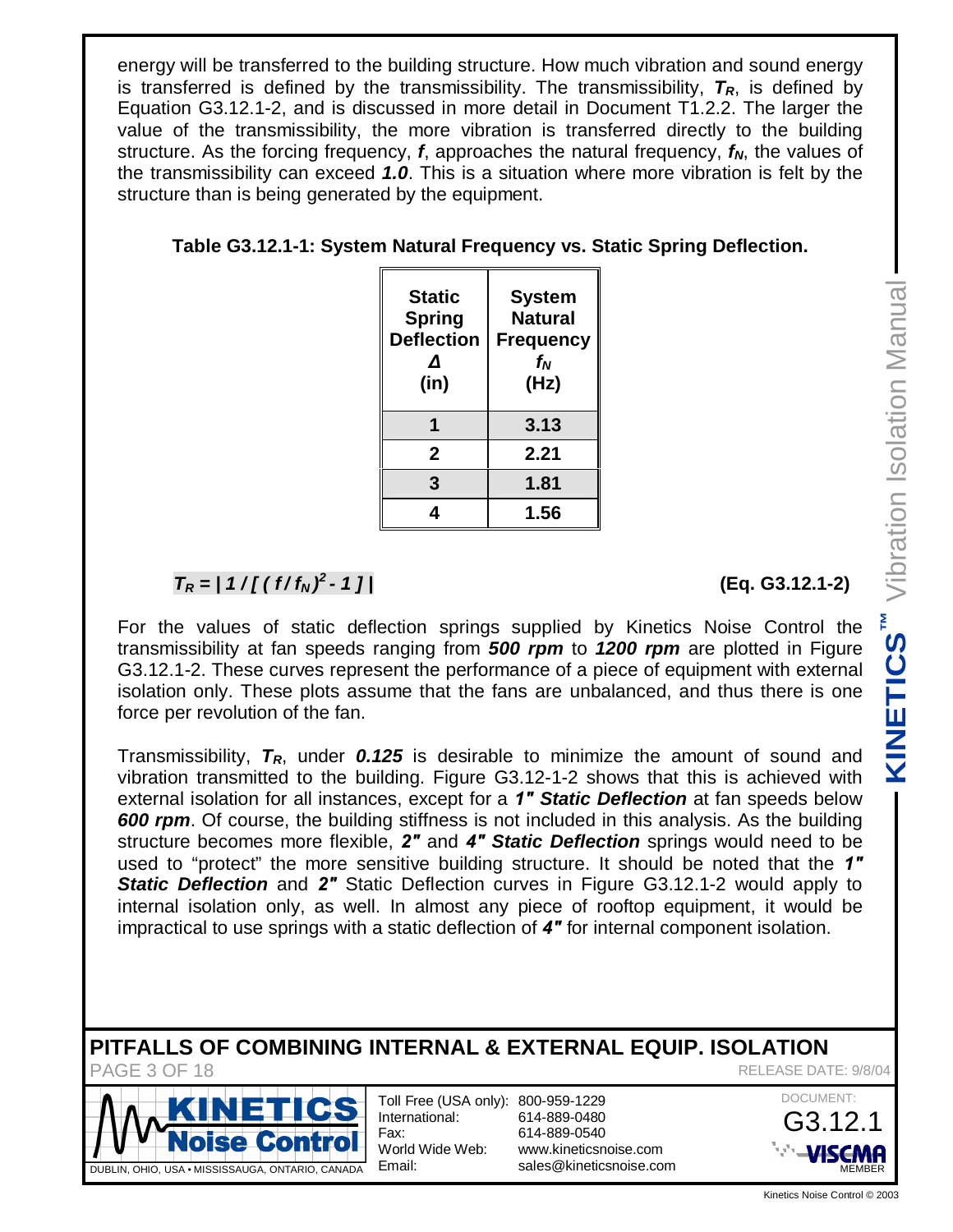

DUBLIN, OHIO, USA • MISSISSAUGA, ONTARIO, CANADA

MEMBER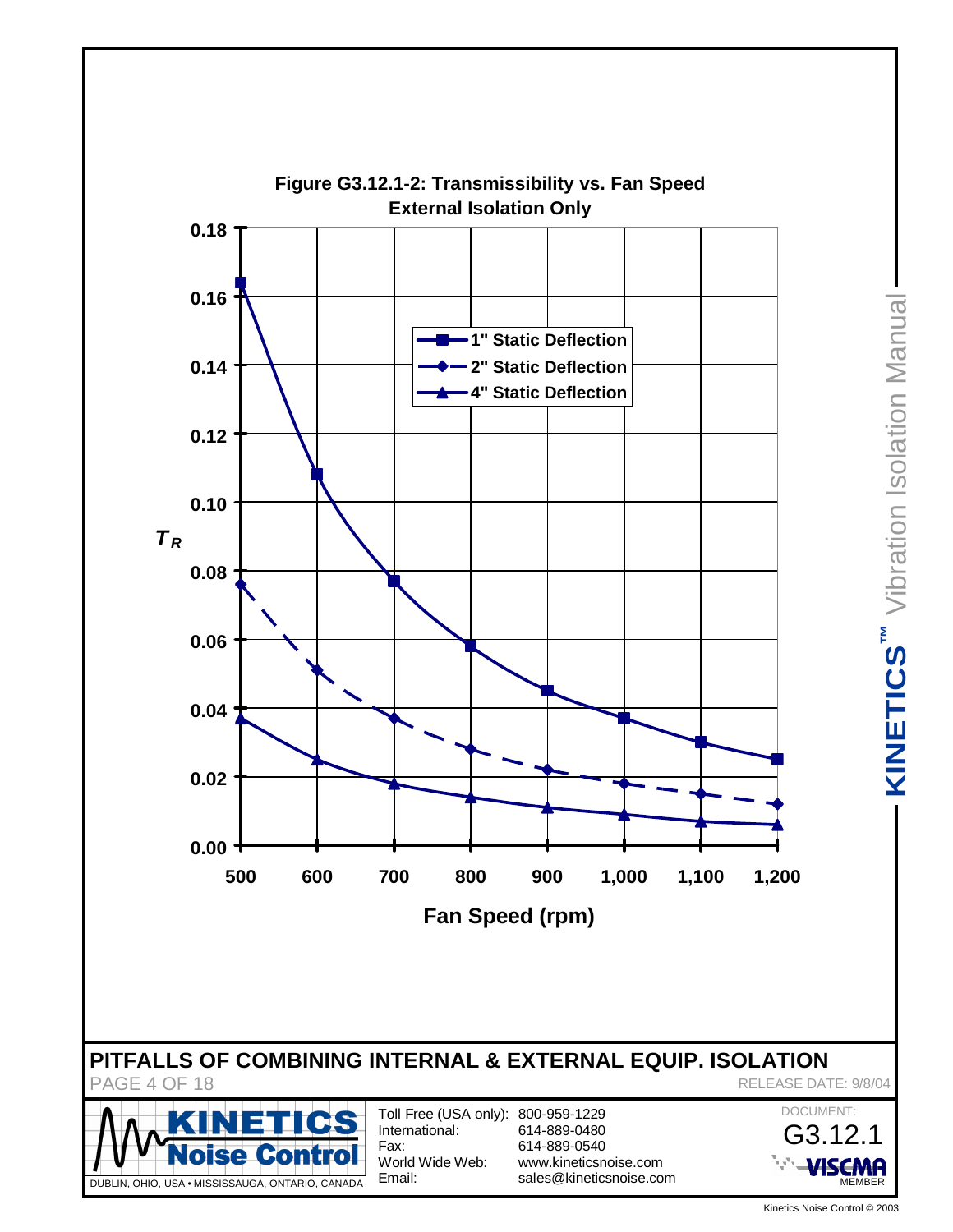# **Using Internal and External Equipment Isolation:**

 As with the traditional approach, the *C.G.* of the equipment is assumed to be at its geometrical center, and damping is neglected. It is also assumed that the forces that would cause the equipment to move will act in the vertical direction only. Thus, as before, the equipment will experience vertical motion only. The stiffness and mass of the building will not be included in the model to be described below. The recommendations that are found in the ASHRAE Handbook should be followed in regard to the building stiffness as it applies to the selection of spring isolation for the various types of equipment.

 Equipment with both internal and external isolation may be modeled, in its simplest form, as a two degree of freedom system. The representation of the model is shown in Figure G3.12.1-3. In this model, *M1* is the mass of the internally isolated components. These components are usually the intake and exhaust fans.  $K_1$  is the stiffness of the internal isolation springs and, with the mass, *M1* produces a static deflection of the internal springs equal to  $\Delta_1$ .  $M_2$  represents the mass of the rest of the equipment; that is, the nonisolated internal components and the cabinet.  $K_2$  is the stiffness of the external isolation springs and with the total mass of the equipment *(M1+M2)* produces a static deflection of the external springs equal to  $\Delta_2$ .



**Figure G3.12.1-3: Basic Two Degree of Freedom Vibration Model.**

The system shown in Figure G3.12.1-3 has two natural frequencies where resonance will occur if the system is driven at, or close to, one or the other of those natural frequencies. The number of degrees of freedom for a given system is determined by the number of independent variables required to describe the motion of the system. For the system in Figure G3.12.1-1, only one variable will be required to describe the motion of the mass *M*. For the system shown in Figure G3.12.1-3, one independent variable for each of the EXECUTE: 9/8/04<br>
Kinetics Noise Control © 2003<br>
Kinetics Noise Control © 2003<br>
Kinetics Noise Control © 2003<br>
Kinetics Noise Control © 2003<br>
Kinetics Noise Control © 2003

**PITFALLS OF COMBINING INTERNAL & EXTERNAL EQUIP. ISOLATION** PAGE 5 OF 18 RELEASE DATE: 9/8/04



Toll Free (USA only): 800-959-1229 International: Fax: World Wide Web: Email:

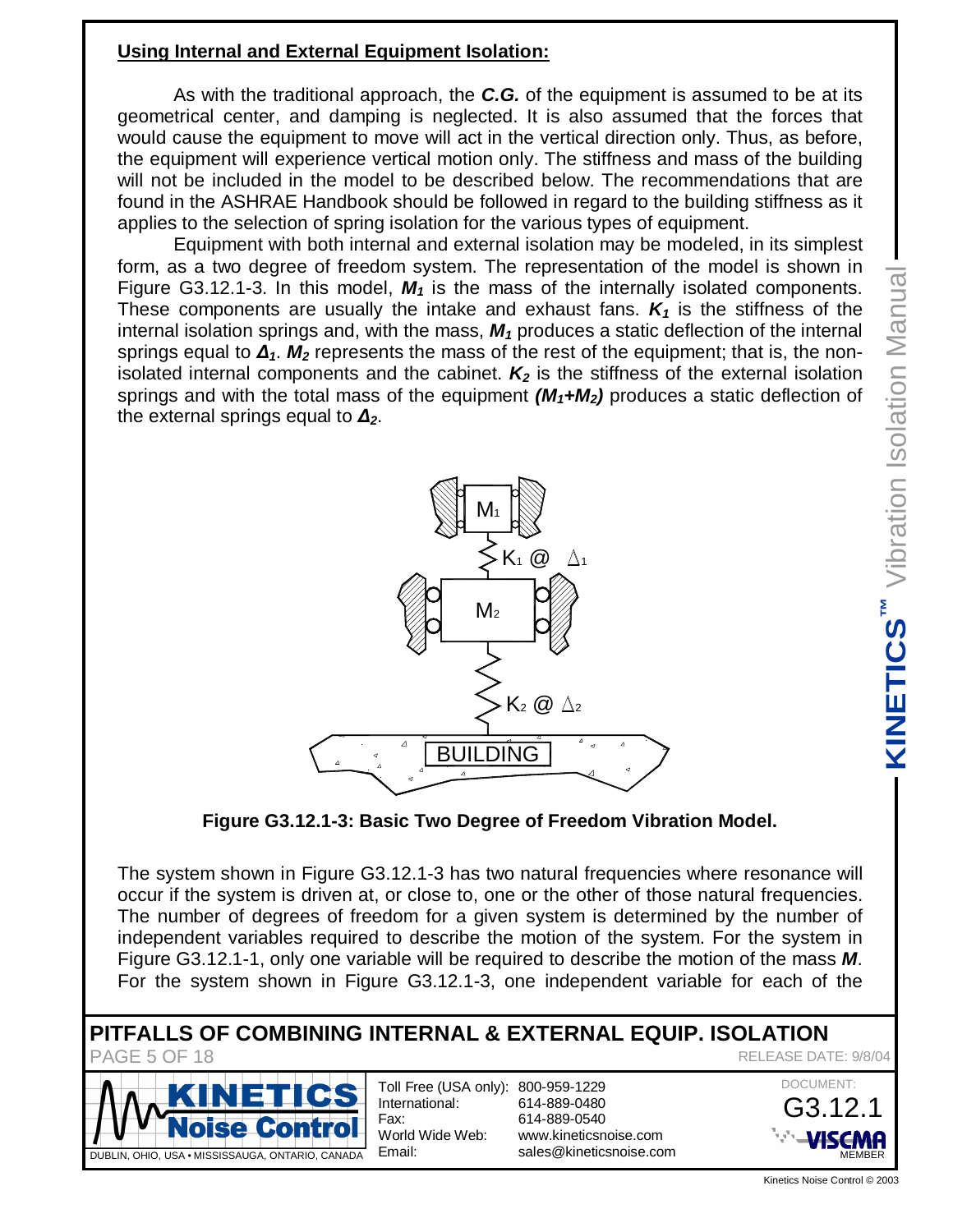masses, *M1* and *M2*, will be required to completely describe their motions. Thus, this system has two degrees of freedom. The mass *M1* represents the internally isolated component which in our case is the fan. The remainder of the piece of equipment is represented by the mass *M2*. The combined stiffness of the internal isolation springs is shown as *K1*. The combined stiffness of the external isolation springs is represented by *K2*.

 The analysis involves determining the equations of motion for each mass. This will result in a system of two simultaneous second order differential equations. The solution for this system of equations is a classic one, and is described and demonstrated in Document T1.1.6.

The natural frequencies for systems with various configurations were determined. Three different types of units were examined. The mass ratio *[M1/(M1+M2)]* is typically different for each of the three types of equipment. For the *MAU*, the mass of the isolated components was found to be approximately one-half the total mass of the unit *[M1=0.5\*(M1+M2)]*. The mass of the isolated components in the *AHU* were found to be roughly one-fourth the total mass of the unit *[M1=0.25\*(M1+M2)]*. Finally, the mass of the isolated components for an *RTU* was found to be about one-eighth the total mass of the unit *[M1=0.125\*(M1+M2)]*.

The literature for one of the manufacturers of roof top equipment indicates that the standard springs used for the internally isolated components would have a *Ǝ Static Deflection*. Another manufacturer of roof top equipment used springs with a *Ǝ Static Deflection* as the standard selection for the internally isolated components. The optional springs had a *Ǝ Static Deflection*. The third manufacturer investigated, advertised the use of internal isolation but did not indicate the *Static Deflection* produced in the springs by the mass of the internally isolated components. It is possible that in some cases the *Static Deflection* of the internal isolation springs may be less than *Ǝ*.

 For each of the units mentioned above, several combinations of internal and external isolation springs were investigated. The cases investigated are listed below in Table G3.12.1-2. The first  $(f_{N1})$  and second  $(f_{N2})$  natural frequencies for these cases following were calculated and are given in Table 3.12.1-3.

In Table G3.12.1-3, the first natural frequency is the higher of the two. It is the one that will cause the most problems from a vibration and sound energy transfer point of view. Examination of the tabulated results above shows that there are several combinations that may experience problems with excessive vibration and/or noise. The problem combinations will show themselves more clearly using transmissibility plots similar to the one in Figure G3.12.1-2. Experiment and the divisions these cases<br>
one that will int of view.<br>
inations that<br>
initians that<br>
initian to the<br>
ch case and<br>
graph along<br> **ATION**<br>
EASE DATE: 9/8/04<br>
DOCUMENT:<br> **G3.12.1**<br>
NEMBER<br>
Kinetics Noise Control

The transmissibility will be calculated using the first natural frequency for each case and combination. Equipment curves for each case will be plotted on the same graph along

**PITFALLS OF COMBINING INTERNAL & EXTERNAL EQUIP. ISOLATION** PAGE 6 OF 18 RELEASE DATE: 9/8/04



Toll Free (USA only): 800-959-1229 International: Fax: World Wide Web: Email:

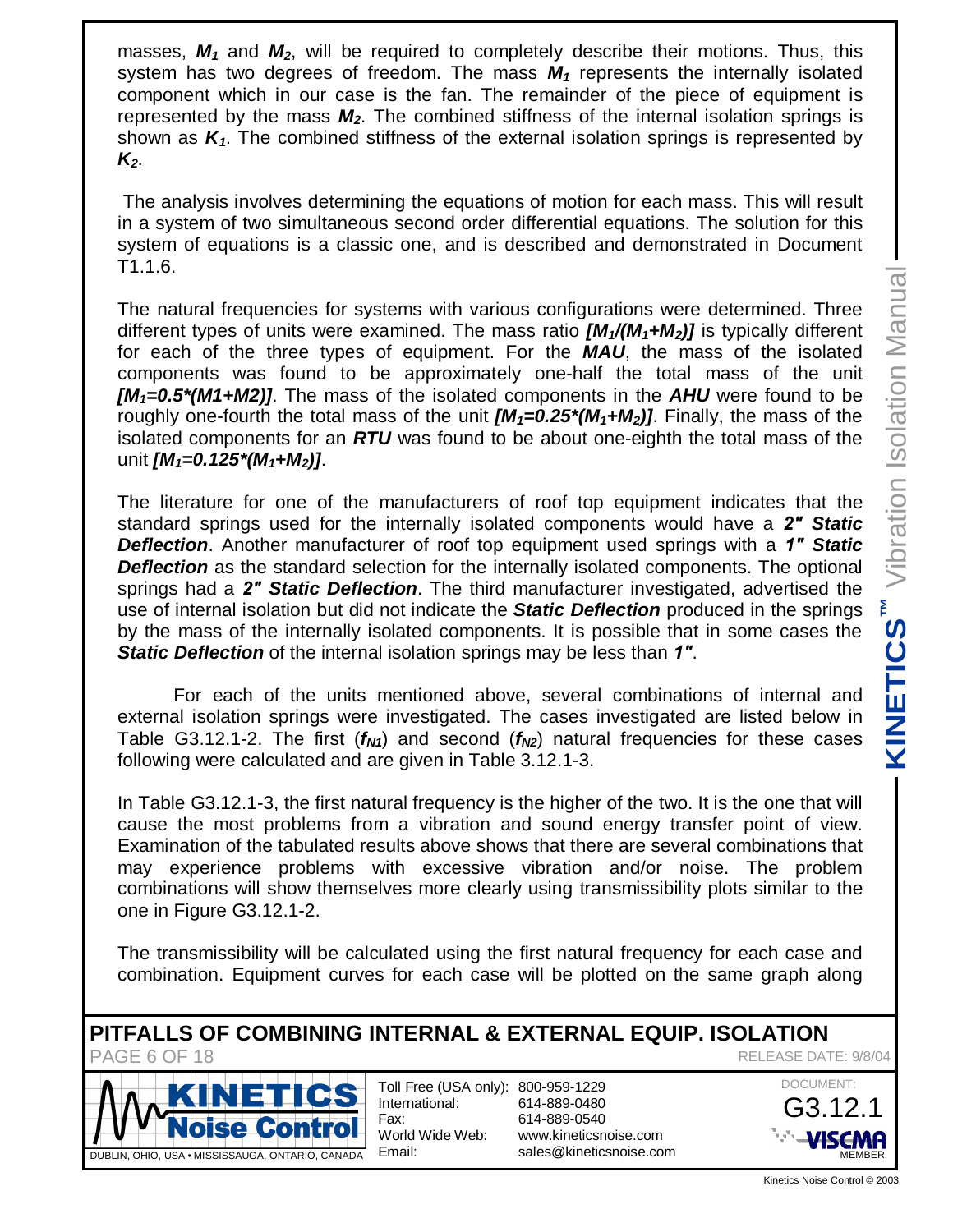**KINETICS**<sup>™</sup> Vibration Isolation Manual Vibration Isolation Manual

with the transmissibility curve for the appropriate external isolation spring. These graphs are shown below in Figures G3.12.1-14 through G3.12.1-10.

| Case<br>No.  | <b>Static Deflection</b><br>Οf<br><b>Internal Springs</b><br>$\Delta_1$<br>(in) | <b>Static Deflection</b><br>Οf<br><b>External Springs</b><br>$\Delta_2$<br>(in) | <b>Applied to Equipment Type</b> |
|--------------|---------------------------------------------------------------------------------|---------------------------------------------------------------------------------|----------------------------------|
| 1            | 2.00                                                                            | 1.00                                                                            | MAU, AHU, and RTU                |
| $\mathbf{2}$ | 2.00                                                                            | 2.00                                                                            | MAU, AHU, and RTU                |
| 3            | 2.00                                                                            | 4.00                                                                            | MAU, AHU, and RTU                |
| 4            | 1.00                                                                            | 1.00                                                                            | MAU, AHU, and RTU                |
| 5            | 1.00                                                                            | 2.00                                                                            | MAU, AHU, and RTU                |
| 6            | 1.00                                                                            | 4.00                                                                            | MAU, AHU, and RTU                |
| 7            | 0.50                                                                            | 1.00                                                                            | MAU, AHU, and RTU                |

**Table G3.12.1-2: Cases Considered in This Study.**

In Figures G3.12.1-4 through G3.12.1-10, the curve labeled **No Internal** would correspond to the use of external isolation only. Please note that in all cases the transmissibility for external isolation only is lower and, in most instances, much lower than any combination that uses internal and external isolation. The performance of the *MAU*, AHU, and RTU with both internal and external isolation approaches the performance of the units with external isolation alone, only as the fan speed increases beyond, say, *800 rpm*. Also, as the mass of the internally isolated components decreases relative to the mass of the entire unit, the performance of the unit with both internal and external isolation approaches that of the unit with external isolation alone.

Figures G3.12.1-7 and G3.12.1-10 demonstrate conditions that could be potential problems for an *MAU* installation. In both cases the external isolation springs have a 1" *Static Deflection*. The *MAU* in Figure G3.12.1-7 has internal isolation springs with a *Ǝ Static Deflection*, and the *MAU* in Figure G3.12.1-10 has a *0.5Ǝ Static Deflection* for the internal isolation springs. Figure G3.12.1-10 represents a possible worst-case scenario. For the case in Figure G3.12.1-4, the transmissibility, *TR*, is about *0.9* at a fan speed of *500 rpm*. This means that roughly *90%* of the noise and vibration produced by the fan will be transmitted to the structure. For the *MAU* in Figure G3.12.1-10, the transmissibility, *TR*, at *500 rpm* is *2.85*. This is the potentially dangerous condition of resonance. In this case the vibrations can grow until the *MAU* or supporting isolators fail in some manner. Could this latter condition actually occur? If the equipment manufacturer specified the internal isolation springs incorrectly, it is conceivable that the internal isolation springs could Ma, say, 800<br>
Iative to the<br>
Ind, say, 800<br>
Ind external<br>
Shave a 1"<br>
Shave a 1"<br>
Shave a 1"<br>
Shave a 1"<br>
Shave a 1"<br>
Crion for the<br>
se scenario.<br>
In this case<br>
Internal<br>
In this case<br>
Internal<br>
In this case<br>
Inner Could<br>

#### **PITFALLS OF COMBINING INTERNAL & EXTERNAL EQUIP. ISOLATION** PAGE 7 OF 18 RELEASE DATE: 9/8/04



Toll Free (USA only): 800-959-1229 International: Fax: World Wide Web: Email:

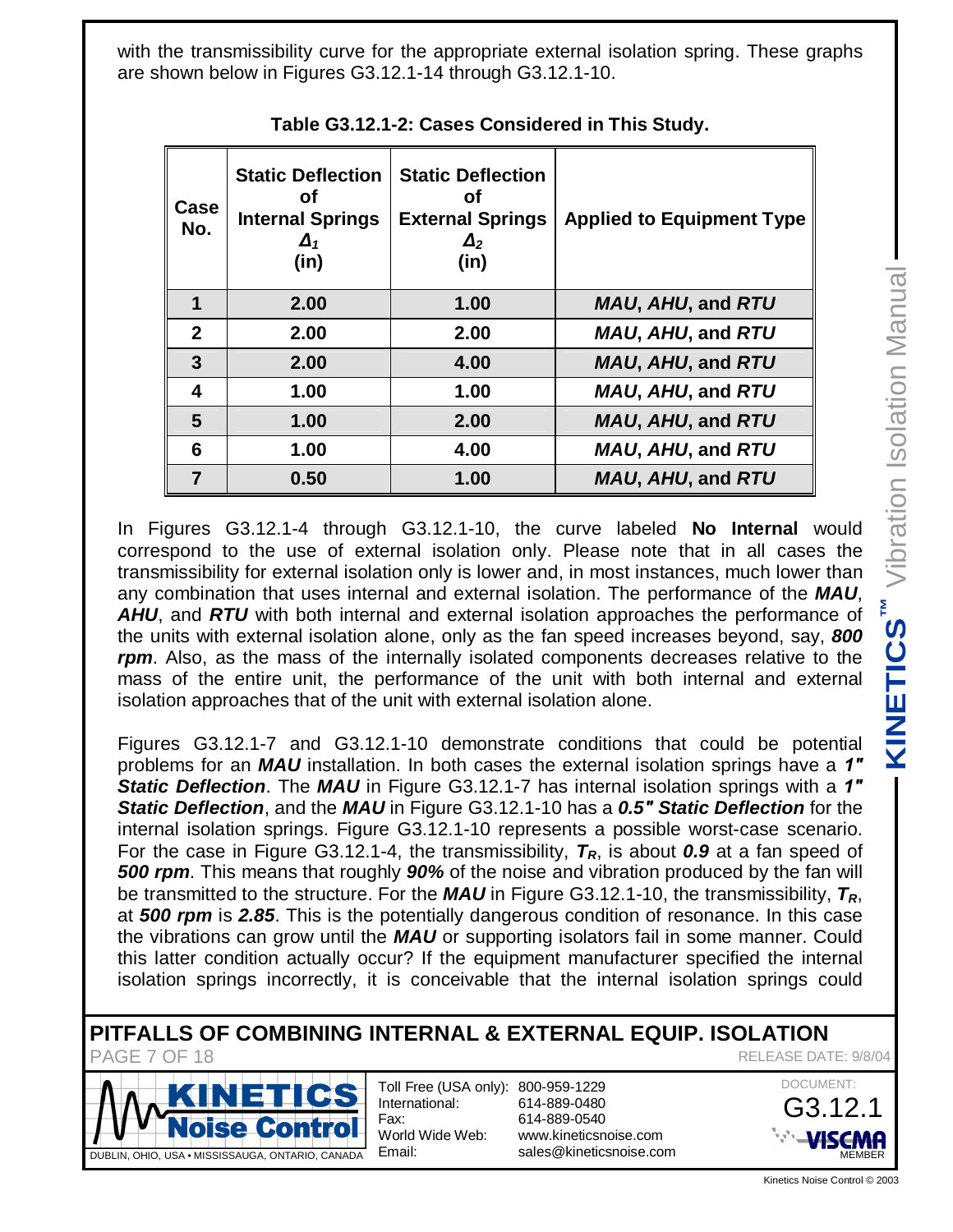indeed deflect less than  $1"$  under the weight of the internally isolated components.

| Case<br>No.                                                                                                                                                                                          | <b>Equipment</b><br><b>Type</b>                                                                                  | <b>Static</b><br><b>Deflection</b><br>of<br><b>Internal</b><br><b>Springs</b><br>$\Delta_1$<br>(in) | <b>Static</b><br><b>Deflection</b><br>of<br><b>External</b><br><b>Springs</b><br>$\Delta_2$<br>(in) | <b>First</b><br><b>Natural</b><br><b>System</b><br><b>Frequency</b><br>$f_{N1}$<br>(Hz) | <b>Second</b><br><b>Natural</b><br><b>System</b><br><b>Frequency</b><br>$f_{N2}$<br>(Hz) | Vibration Isolation Manual |  |
|------------------------------------------------------------------------------------------------------------------------------------------------------------------------------------------------------|------------------------------------------------------------------------------------------------------------------|-----------------------------------------------------------------------------------------------------|-----------------------------------------------------------------------------------------------------|-----------------------------------------------------------------------------------------|------------------------------------------------------------------------------------------|----------------------------|--|
| $\mathbf{1}$                                                                                                                                                                                         | <b>MAU</b>                                                                                                       | 2.00                                                                                                | 1.00                                                                                                | 5.06                                                                                    | 1.93                                                                                     |                            |  |
| $\mathbf{1}$                                                                                                                                                                                         | <b>AHU</b>                                                                                                       | 2.00                                                                                                | 1.00                                                                                                | 3.93                                                                                    | 2.03                                                                                     |                            |  |
| 1                                                                                                                                                                                                    | <b>RTU</b>                                                                                                       | 2.00                                                                                                | 1.00                                                                                                | 3.52                                                                                    | 2.11                                                                                     |                            |  |
| $\mathbf{2}$                                                                                                                                                                                         | <b>MAU</b>                                                                                                       | 2.00                                                                                                | 2.00                                                                                                | 4.09                                                                                    | 1.70                                                                                     |                            |  |
| $\overline{2}$                                                                                                                                                                                       | <b>AHU</b>                                                                                                       | 2.00                                                                                                | 2.00                                                                                                | 3.13                                                                                    | 1.81                                                                                     |                            |  |
| $\overline{2}$                                                                                                                                                                                       | <b>RTU</b>                                                                                                       | 2.00                                                                                                | 2.00                                                                                                | 2.75                                                                                    | 1.91                                                                                     |                            |  |
| 3                                                                                                                                                                                                    | <b>MAU</b>                                                                                                       | 2.00                                                                                                | 4.00                                                                                                | 3.59                                                                                    | 1.36                                                                                     |                            |  |
| $\overline{\mathbf{3}}$                                                                                                                                                                              | <b>AHU</b>                                                                                                       | 2.00                                                                                                | 4.00                                                                                                | 2.78                                                                                    | 1.43                                                                                     |                            |  |
| $\overline{3}$                                                                                                                                                                                       | <b>RTU</b>                                                                                                       | 2.00                                                                                                | 4.00                                                                                                | 2.49                                                                                    | 1.49                                                                                     |                            |  |
| 4                                                                                                                                                                                                    | <b>MAU</b>                                                                                                       | 1.00                                                                                                | 1.00                                                                                                | 5.78                                                                                    | 2.40                                                                                     |                            |  |
| 4                                                                                                                                                                                                    | <b>AHU</b>                                                                                                       | 1.00                                                                                                | 1.00                                                                                                | 4.42                                                                                    | 2.56                                                                                     | <b>KINETICS™</b>           |  |
| 4                                                                                                                                                                                                    | <b>RTU</b>                                                                                                       | 1.00                                                                                                | 1.00                                                                                                | 3.90                                                                                    | 2.70                                                                                     |                            |  |
| 5                                                                                                                                                                                                    | <b>MAU</b>                                                                                                       | 1.00                                                                                                | 2.00                                                                                                | 5.07                                                                                    | 1.93                                                                                     |                            |  |
| 5                                                                                                                                                                                                    | <b>AHU</b>                                                                                                       | 1.00                                                                                                | 2.00                                                                                                | 3.93                                                                                    | 2.02                                                                                     |                            |  |
| 5                                                                                                                                                                                                    | <b>RTU</b>                                                                                                       | 1.00                                                                                                | 2.00                                                                                                | 3.52                                                                                    | 2.10                                                                                     |                            |  |
| $6\phantom{1}$                                                                                                                                                                                       | <b>MAU</b>                                                                                                       | 1.00                                                                                                | 4.00                                                                                                | 4.42                                                                                    | 2.22                                                                                     |                            |  |
| $6\phantom{1}$                                                                                                                                                                                       | <b>AHU</b>                                                                                                       | 1.00                                                                                                | 4.00                                                                                                | 3.75                                                                                    | 1.51                                                                                     |                            |  |
| $6\phantom{1}6$                                                                                                                                                                                      | <b>RTU</b>                                                                                                       | 1.00                                                                                                | 4.00                                                                                                | 3.40                                                                                    | 1.53                                                                                     |                            |  |
| $\overline{7}$                                                                                                                                                                                       | <b>MAU</b>                                                                                                       | 0.50                                                                                                | 1.00                                                                                                | 7.17                                                                                    | 2.72                                                                                     |                            |  |
| $\overline{7}$                                                                                                                                                                                       | <b>AHU</b>                                                                                                       | 0.50                                                                                                | 1.00                                                                                                | 5.56                                                                                    | 2.86                                                                                     |                            |  |
| $\overline{7}$                                                                                                                                                                                       | <b>RTU</b>                                                                                                       | 0.50                                                                                                | 1.00                                                                                                | 4.98                                                                                    | 2.98                                                                                     |                            |  |
| <b>S OF COMBINING INTERNAL &amp; EXTERNAL EQUIP. ISOLATION</b><br>F18<br>RELEASE DATE: 9/8/04<br>DOCUMENT:<br>Toll Free (USA only): 800-959-1229<br>ICS<br>International:<br>614-889-0480<br>G3.12.1 |                                                                                                                  |                                                                                                     |                                                                                                     |                                                                                         |                                                                                          |                            |  |
| Fax:<br>614-889-0540<br><b>loise Control</b><br>World Wide Web:<br>www.kineticsnoise.com                                                                                                             |                                                                                                                  |                                                                                                     |                                                                                                     | VISEMA                                                                                  |                                                                                          |                            |  |
|                                                                                                                                                                                                      | Email:<br>sales@kineticsnoise.com<br>A . MISSISSAUGA, ONTARIO, CANADA<br>MEMBER<br>Kinetics Noise Control © 2003 |                                                                                                     |                                                                                                     |                                                                                         |                                                                                          |                            |  |

# **Table G3.12.1-3: First and Second Natural Frequencies for Various Types of Equipment with Both Internal & External Isolation.**

# **PITFALLS OF COMBINING INTERNAL & EXTERNAL EQUIP. ISOLATION**



PAGE 8 OF18 RELEASE DATE: 9/8/04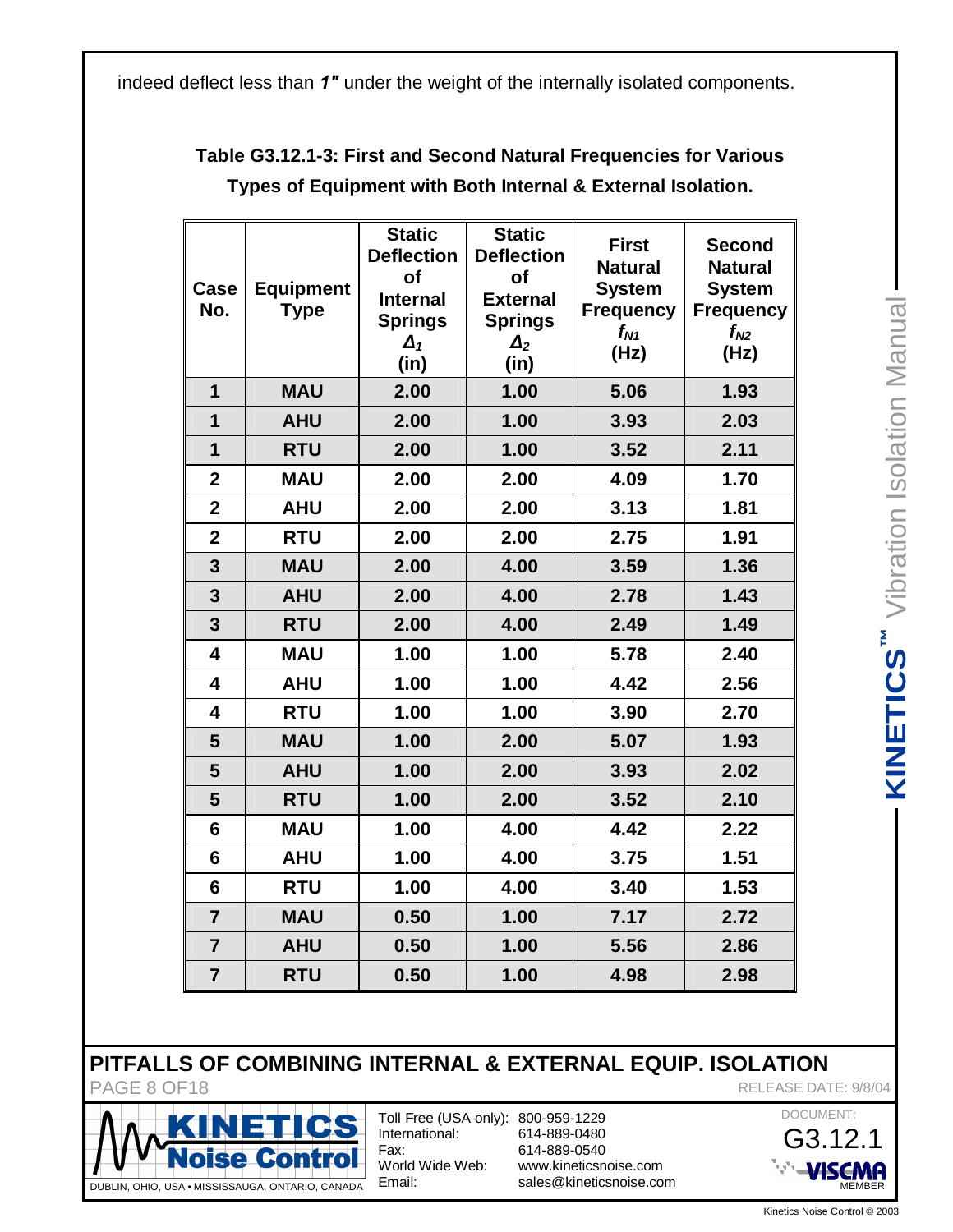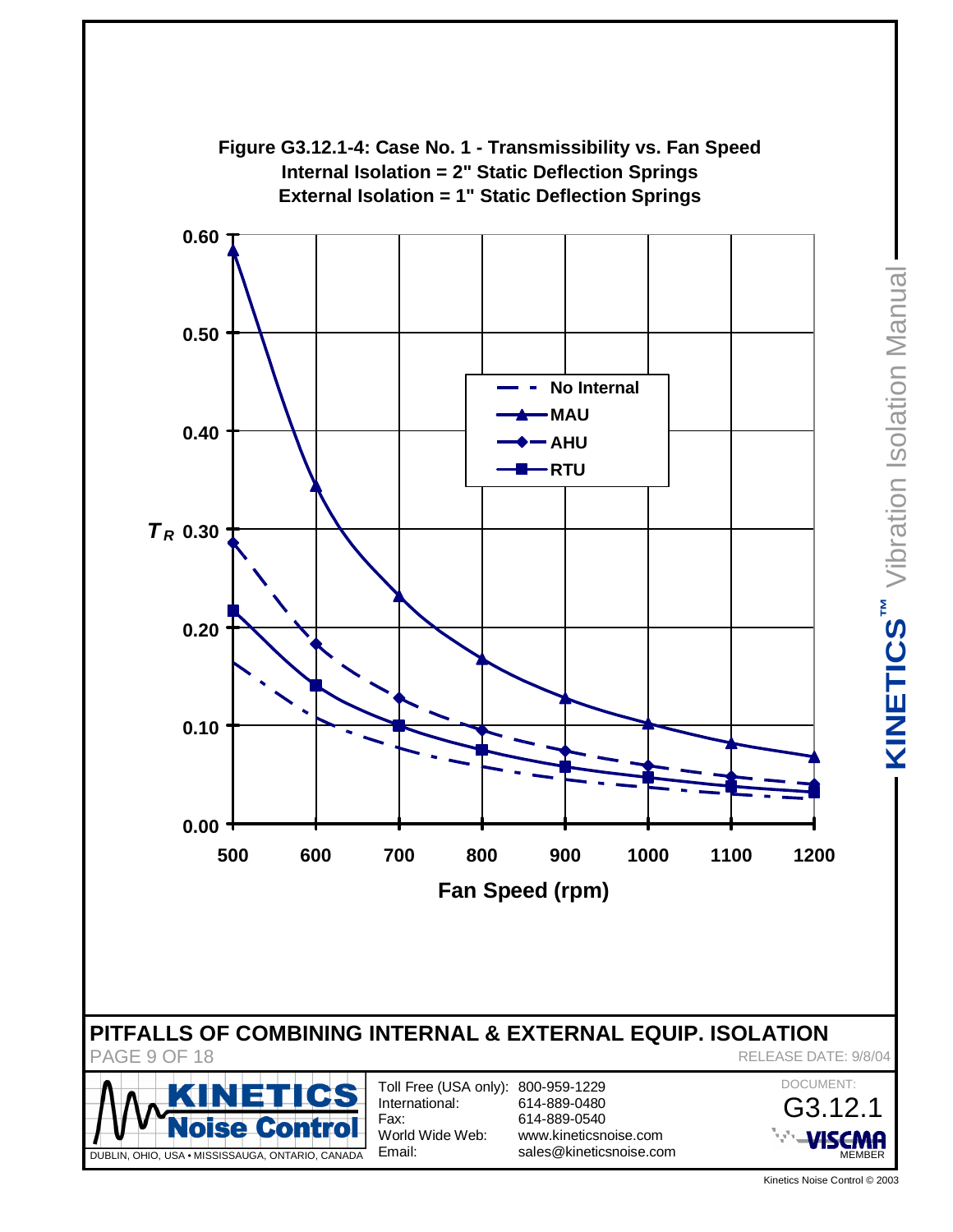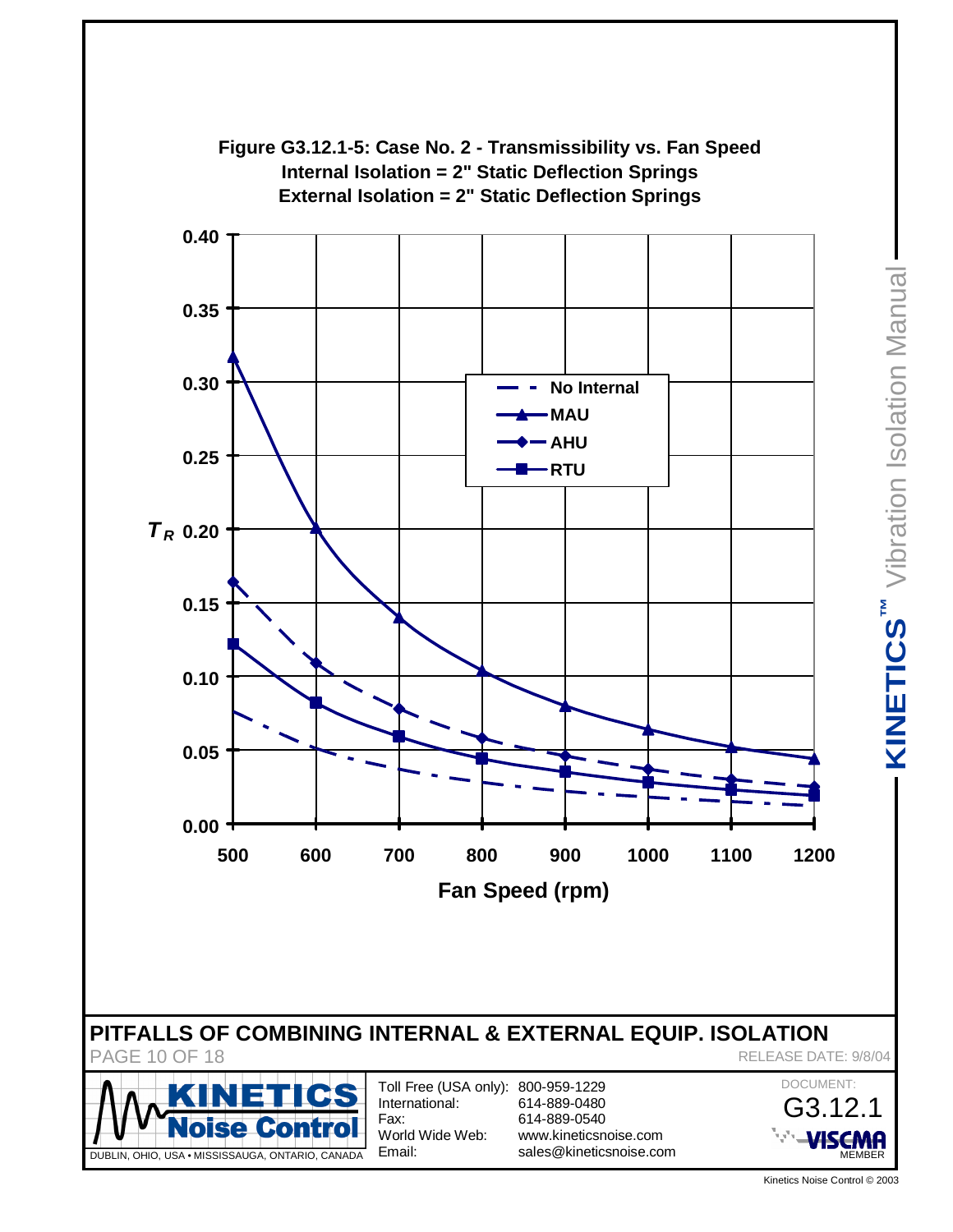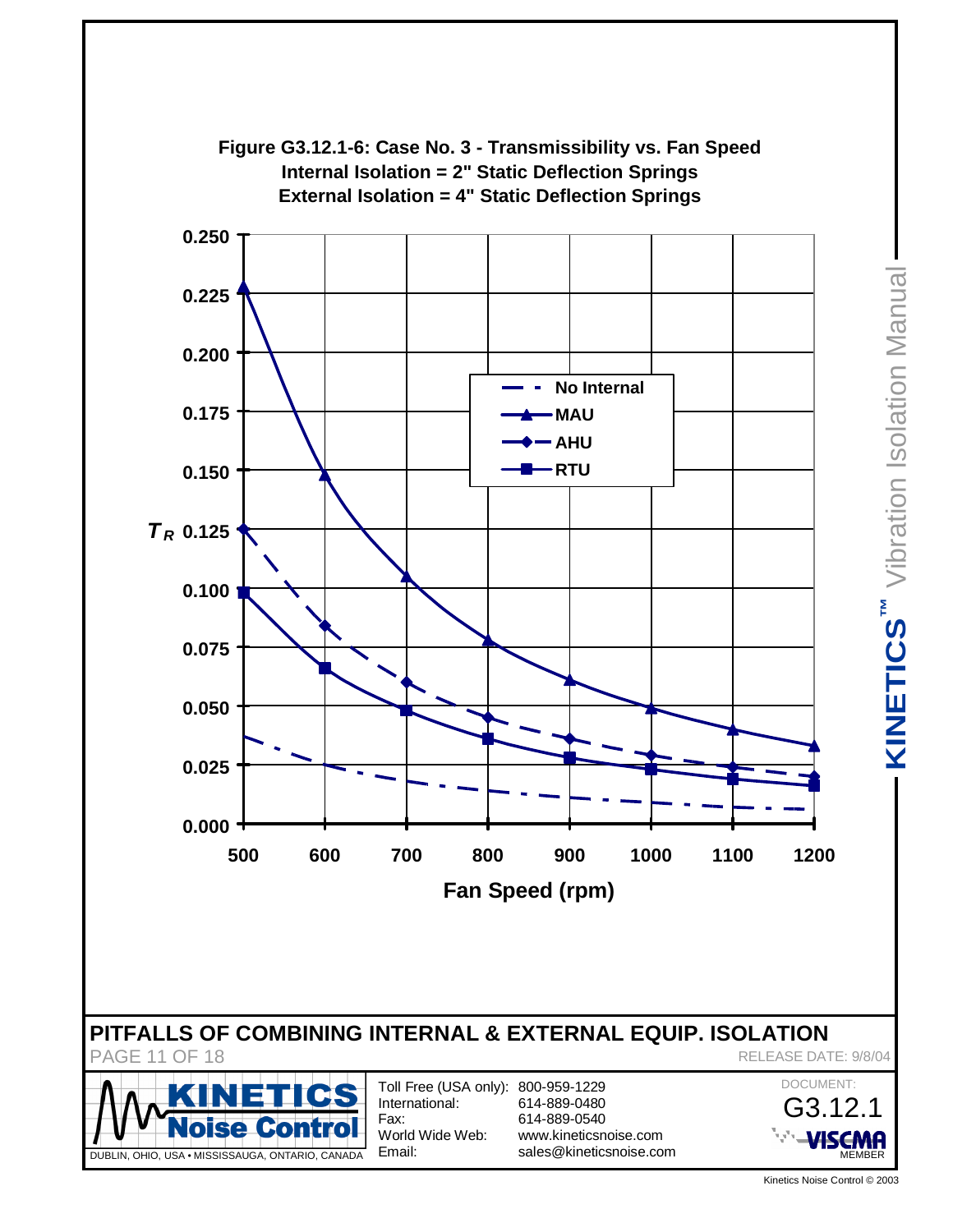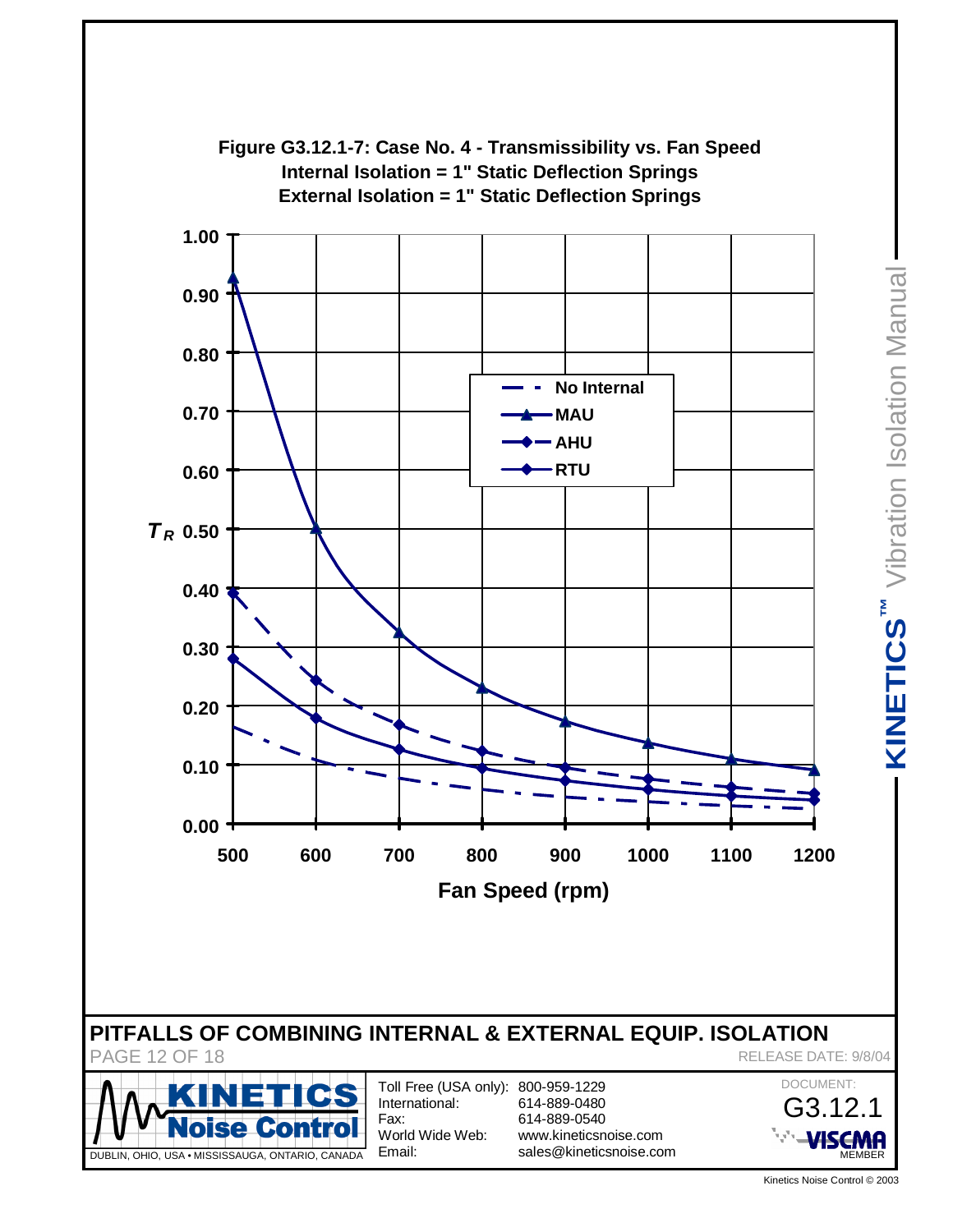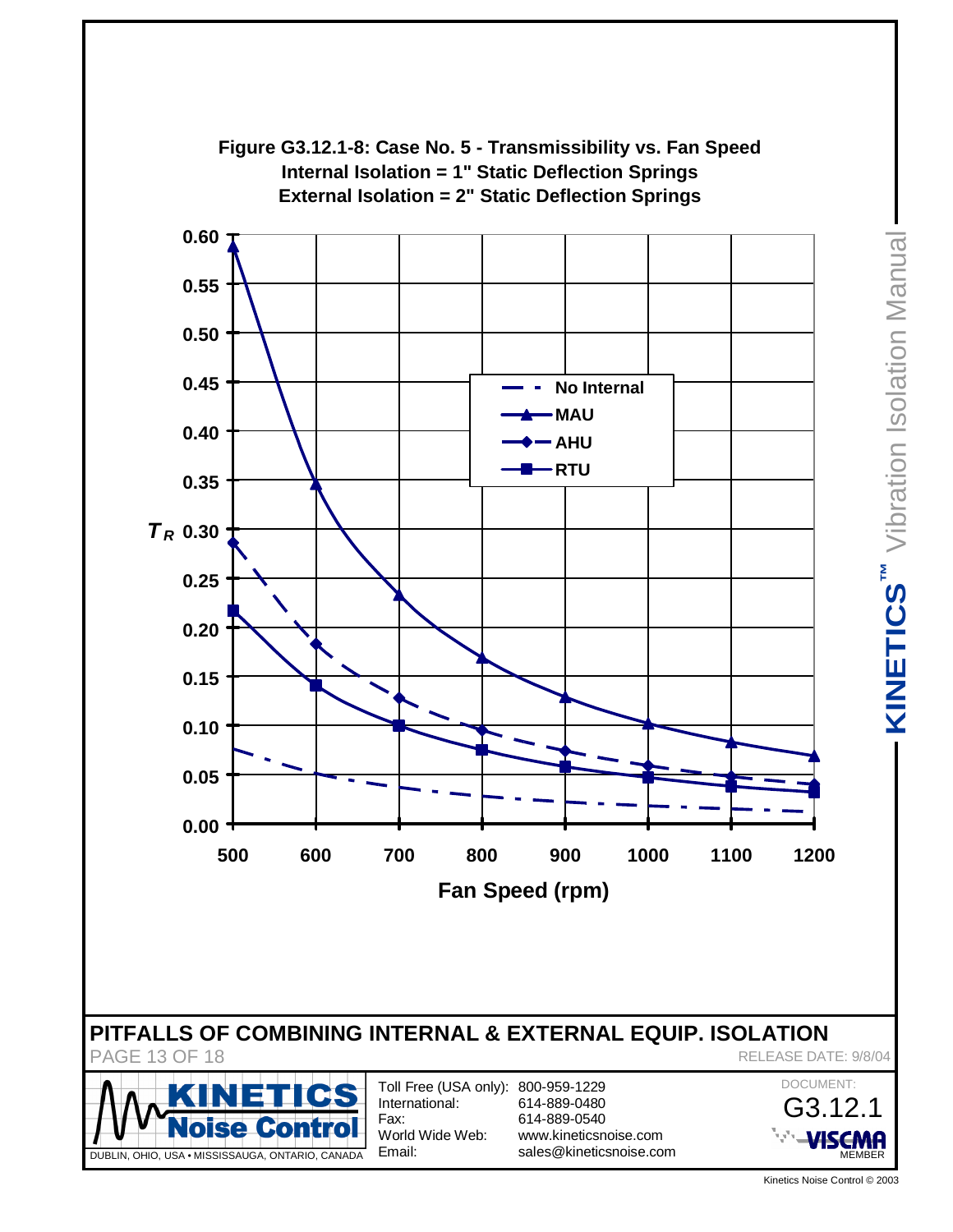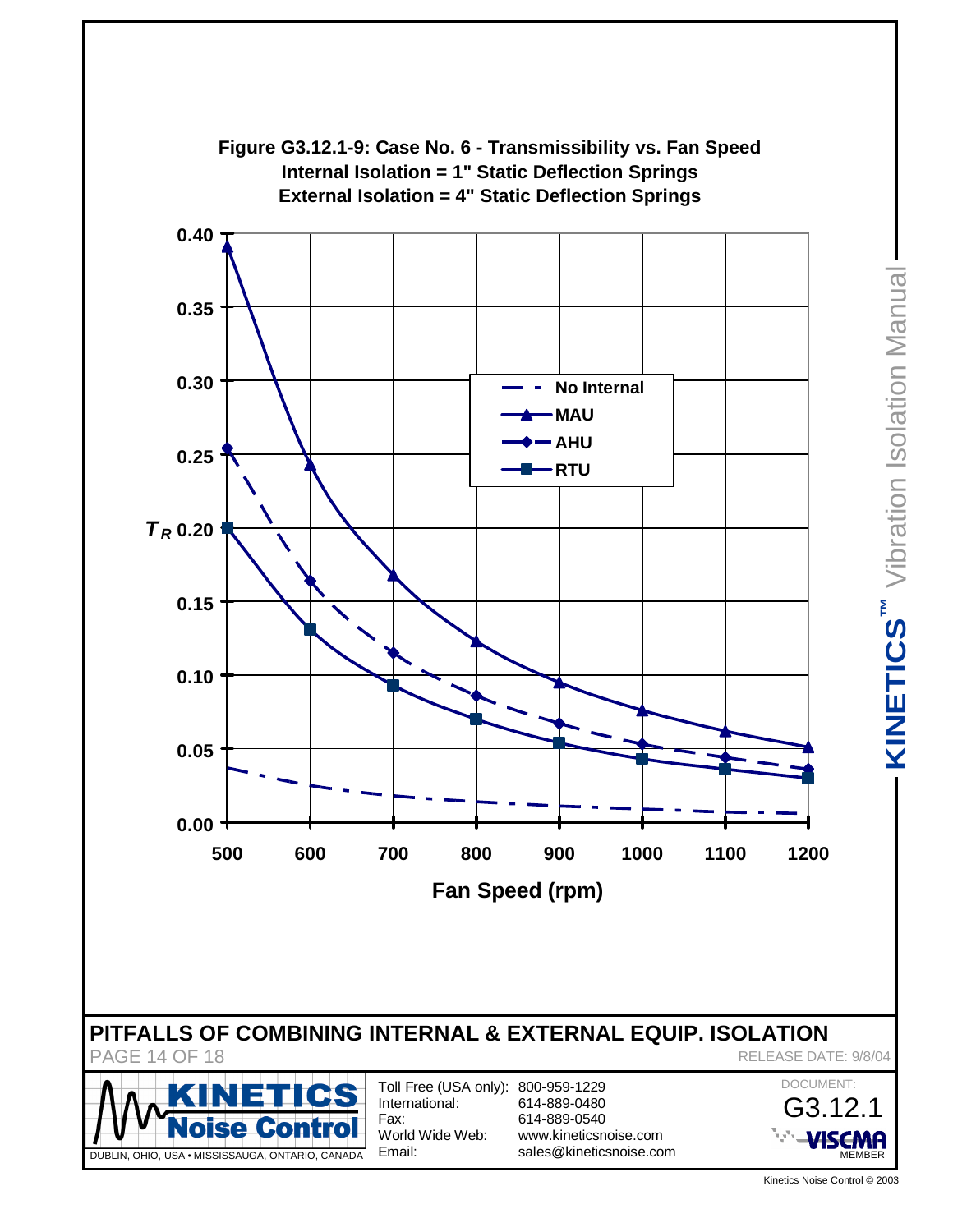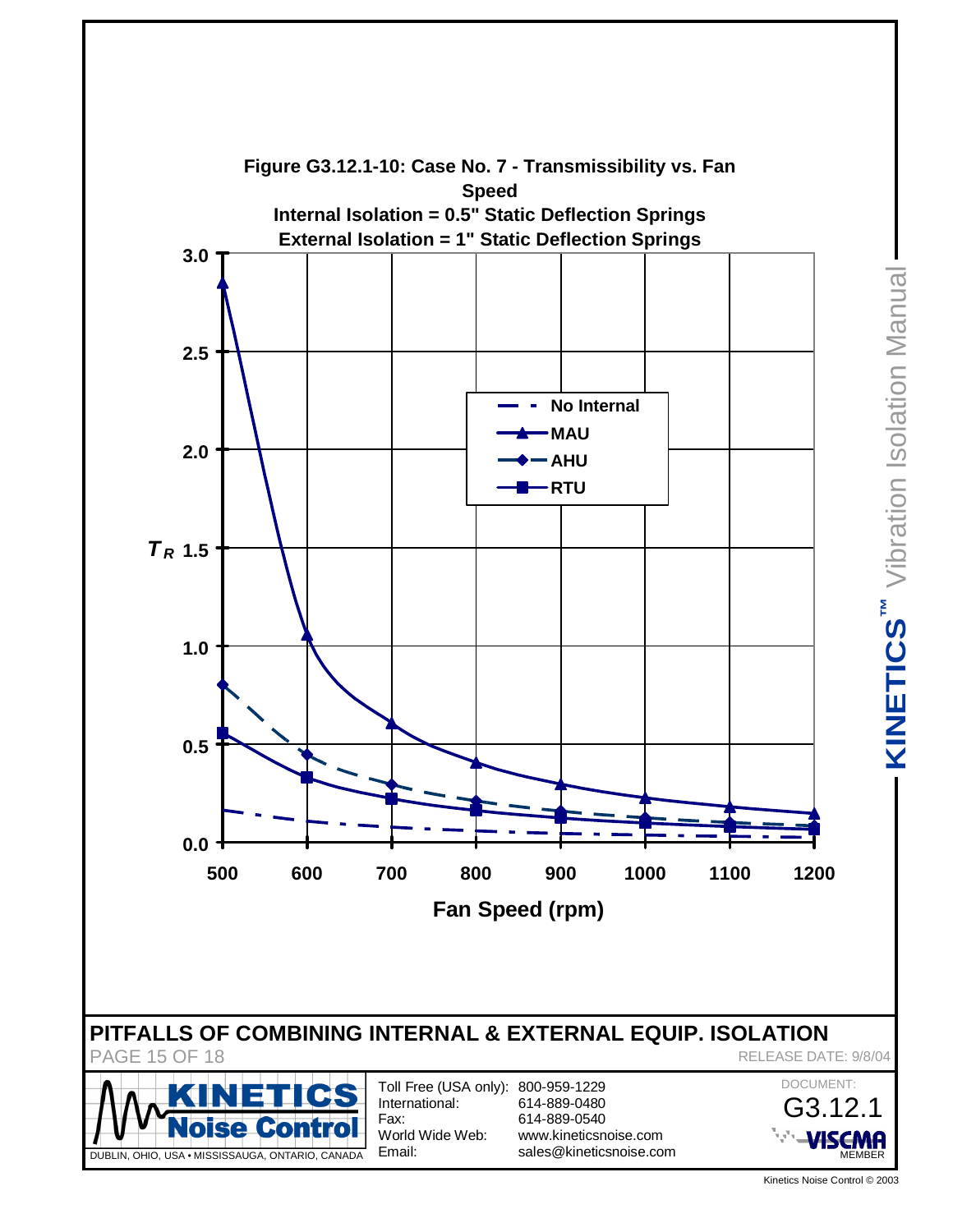Figures G3.12.1-4 through G3.12.1-10 clearly demonstrate that the use of external equipment isolation alone will always produce results that will be superior to those achieved by having both internal and external isolation on the same piece of equipment. That is, the external isolation when used by it self will always have a lower value for the transmissibility, *TR*, than when used in conjunction with internal isolation. This means that less sound and vibration will be transferred to the building structure when just the external equipment isolation is used. Care should be taken to ensure that the internal isolation springs are "blocked out" before operating the equipment if external equipment isolation has been installed.

### **Using Only Internal Equipment Isolation:**

Many acoustical and vibration isolation consultants feel that the internal isolation provided with the rooftop unit will hold the transmitted vibration and noise to acceptable levels, and sometimes, depending on the application, this may be true. However, keep in mind that there are many instances that will require that the entire cabinet be isolated. These cases will be discussed shortly. First we should examine the curves for the transmissibility for the use of internal equipment isolation alone. Four sets of isolation springs were chosen, *0.25Ǝ Static Deflection*, *0.50Ǝ Static Deflection*, *Ǝ Static Deflection*, and *Ǝ Static Deflection.* The 0.25<sup>*<sup><i>n</sup>*</sup> Static Deflection case is included because this is the deflection</sup> range expected for a neoprene isolator. It is possible that some smaller units may in fact use this type of isolator due to space restrictions in the equipment cabinet. The **0.50<sup>***<sup>n</sup>*</sup> **Static Deflection** case is included to show what can happen if the internal isolation springs are not properly selected. The Transmissibility vs. Fan Speed curves for these four cases are shown in Figure G3.12.1-11.

The use of *Ǝ* and *Ǝ Static Deflection* springs will produce the same values for the transmissibility,  $T_R$ , as seen in Figure G3.12.1-2 for external isolation only. Thus, if the fans are the only source of noise and vibration, the rooftop unit would be adequately isolated for most applications. However, if there are other sources of sound and vibration in the equipment cabinet, they would not be isolated. Also, if the walls of the cabinet were to be excited by the fan, any other internal component, or by the action of the wind, then this sound or vibration would not be isolated from the building. Thus, if the<br>adequately<br>ind vibration<br>abinet were<br>a wind, then<br>ssues at fan<br>s should be<br>ding. Below<br>nd vibration<br>is brings alone<br>vibration is<br>prings alone<br>**ATION**<br>EASE DATE: 9/8/04<br>DOCUMENT:<br>**G3.12.1**<br>NEMBER<br>Kinetics Noise

Internal isolation springs not properly selected will cause sound and vibration issues at fan speeds below *800 rpm* or so. The use of neoprene isolators for the fans should be avoided. They will allow excessive noise and vibration to pass on to the building. Below *600 rpm* the neoprene springs may even amplify the effects of the sound and vibration that are transmitted to the building.

Finally, for buildings where perceptible transmission of excess sound and vibration is absolutely unacceptable, the use of *Ǝ Static Deflection* external isolation springs alone is recommended for rooftop units.

#### **PITFALLS OF COMBINING INTERNAL & EXTERNAL EQUIP. ISOLATION** PAGE 16 OF 18 **PAGE 16 OF 18**



Toll Free (USA only): 800-959-1229 International: Fax: World Wide Web: Email:

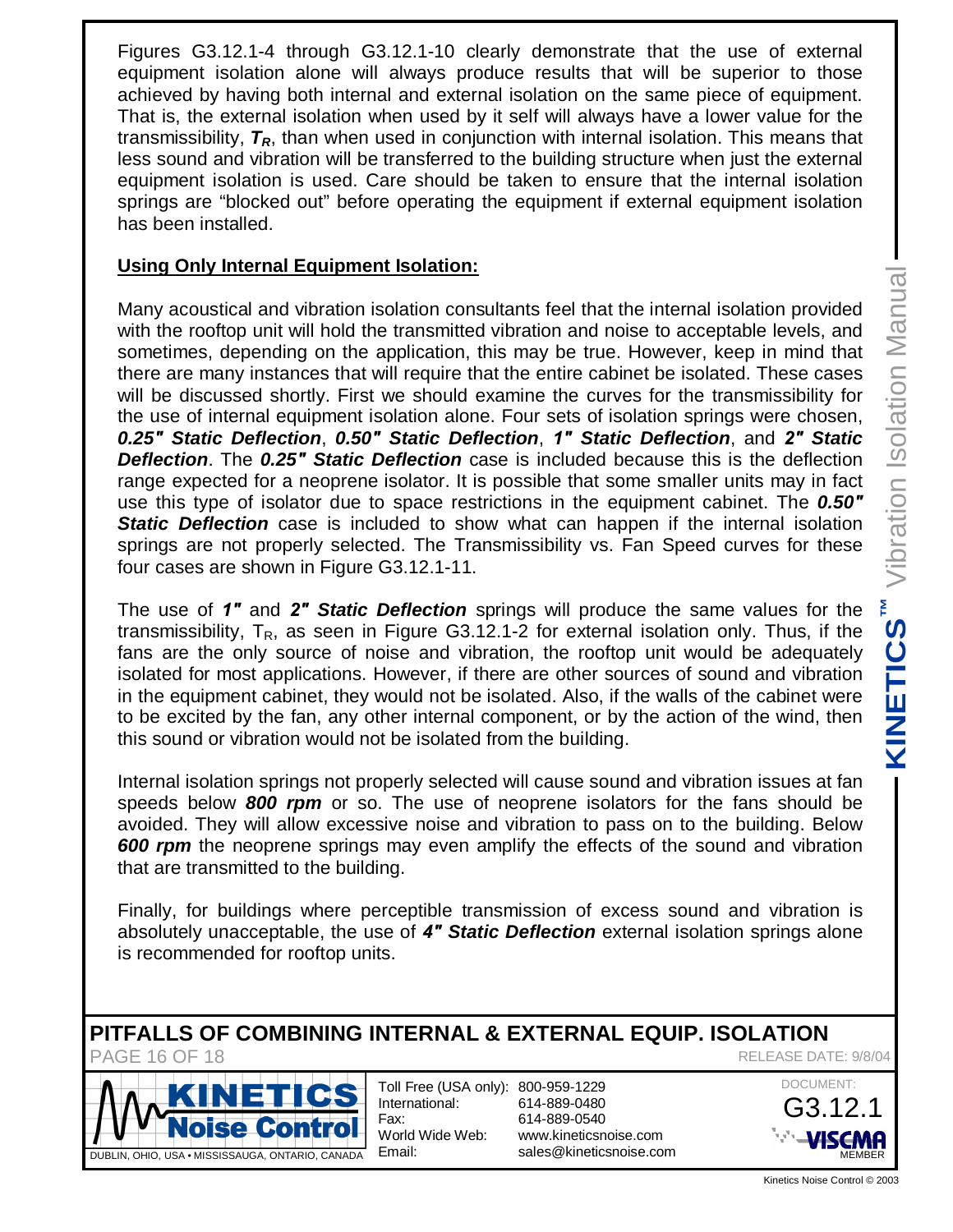